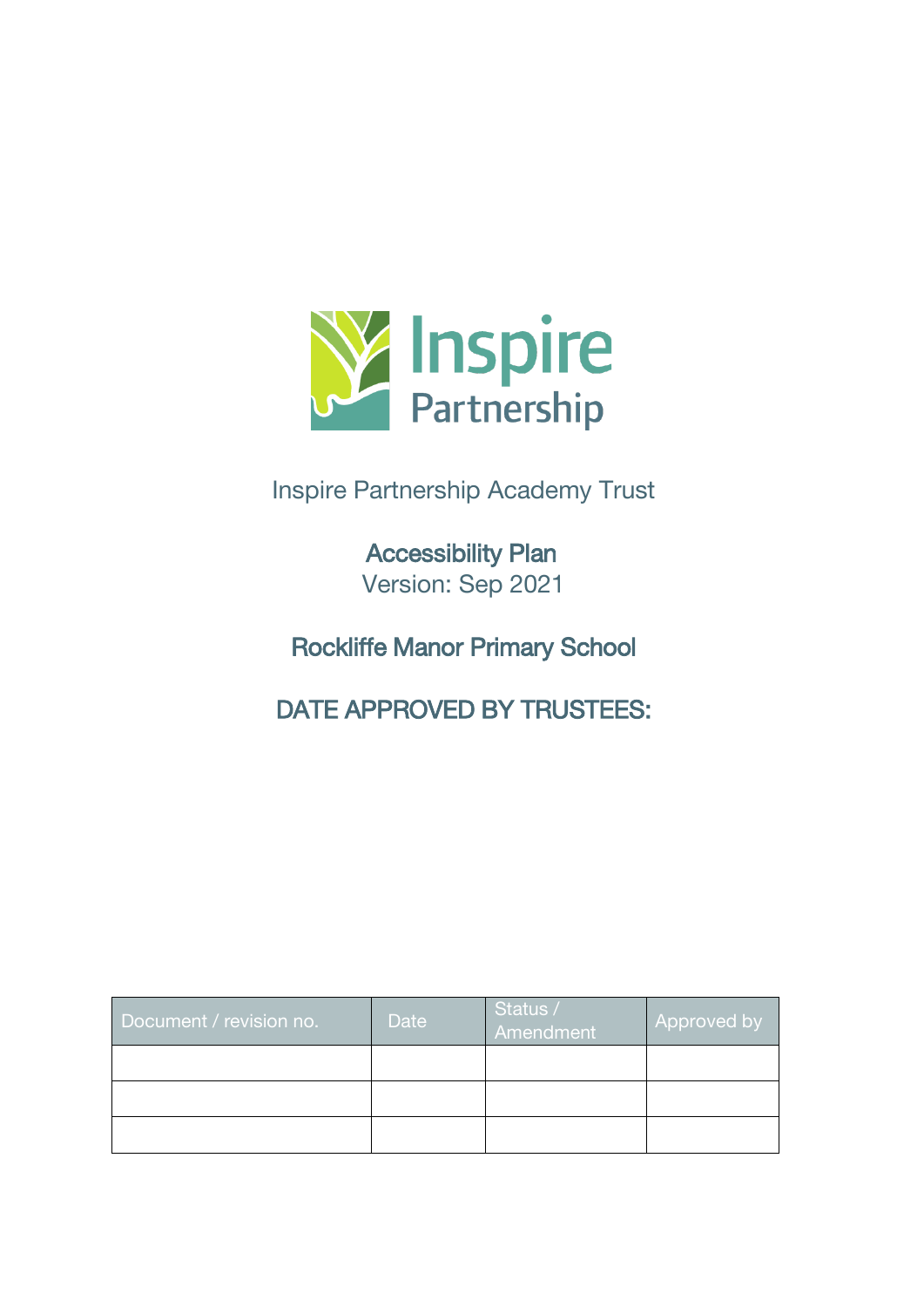

## **Contents**

- [1](#page-2-0) 3
- [2](#page-2-1) 3
- [3](#page-3-0) 4
- [4](#page-9-0) 10
- [5](#page-9-1) 10
	- ●
	- ●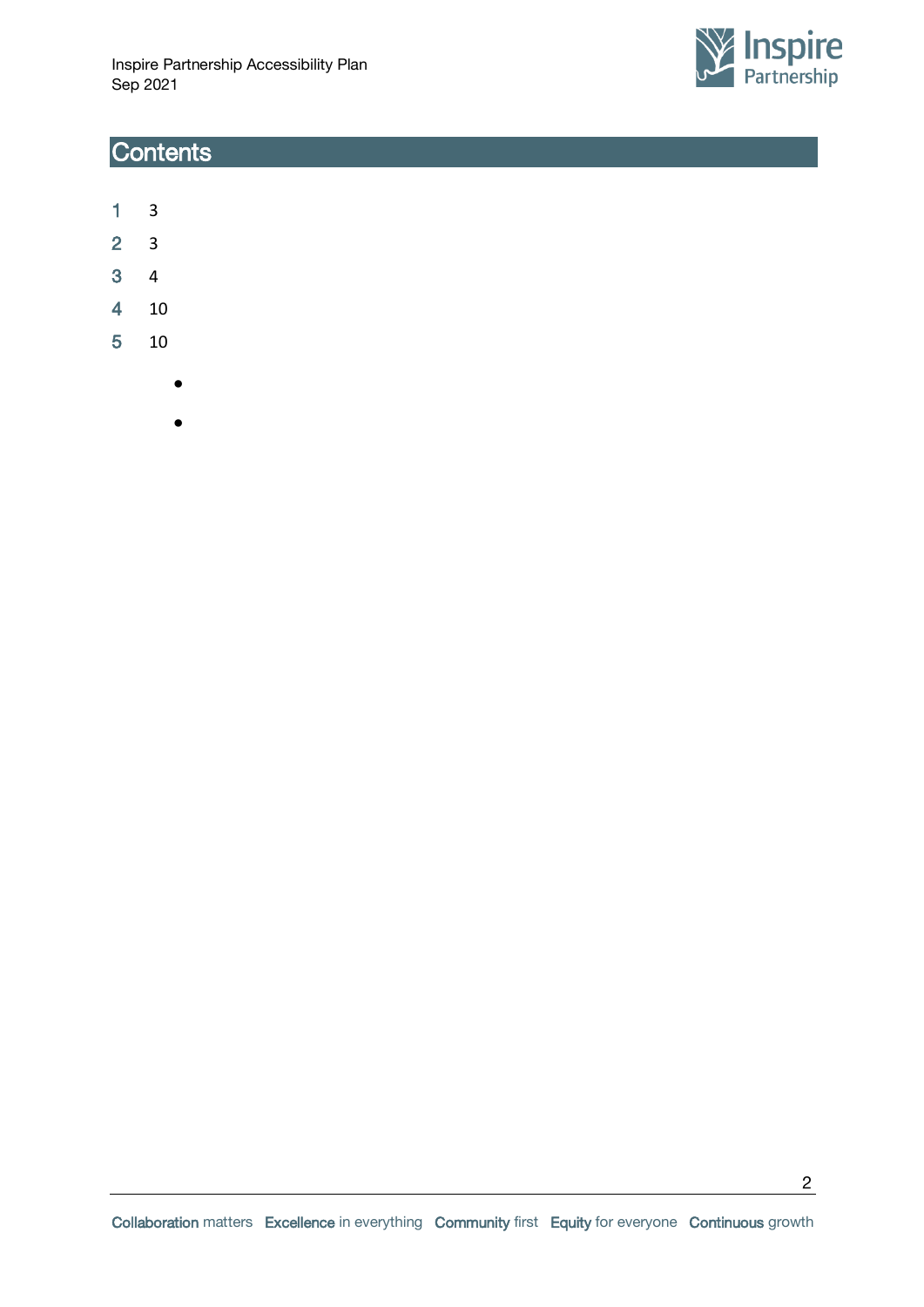

3

#### <span id="page-2-0"></span>1 AIMS

Schools are required under the Equality Act 2010 to have an accessibility plan. The purpose of the plan is to:

- Increase the extent to which disabled pupils can participate in the curriculum
- Improve the physical environment of the school to enable disabled pupils to take better advantage of education, benefits, facilities and services provided
- Improve the availability of accessible information to disabled pupils

Our school aims to treat all its pupils fairly and with respect. This involves providing access and opportunities for all pupils without discrimination of any kind.

At Rockliffe Manor we aim to treat everyone with dignity and respect. Children with special educational needs will be identified in collaboration with parents/carers and every effort will be made to support each child and family fully, according to their needs. We believe that it is part of the education of all children to learn to bear with the behaviours and needs of all, even if they appear different or disruptive, and to accept each other's differences with respect.

It is the right of all children that all staff who work with them should be appropriately qualified and trained to meet their needs within organisations that cater for diversity.

The plan will be made available online on the school website, and paper copies are available upon request from the School Office.

Our school is also committed to ensuring staff are trained in equality issues with reference to the Equality Act 2010, including understanding disability issues.

The school supports any available partnerships to develop and implement the plan.

Our school's complaints procedure covers the accessibility plan. If you have any concerns relating to accessibility in school, the complaints procedure sets out the process for raising these concerns.

We have included a range of stakeholders in the development of this accessibility plan, including staff and governors of the school.

#### <span id="page-2-1"></span>2 LEGISLATION AND GUIDANCE

This document meets the requirements of [schedule 10 of the Equality Act 2010](http://www.legislation.gov.uk/ukpga/2010/15/schedule/10) and the Department for Education (DfE) [guidance for schools on the Equality Act 2010.](https://www.gov.uk/government/publications/equality-act-2010-advice-for-schools)

The Equality Act 2010 defines an individual as disabled if they have a physical or mental impairment that has a 'substantial' and 'long-term' adverse effect on their ability to undertake normal day to day activities.

Under the [Special Educational Needs and Disability \(SEND\) Code of Practice](https://www.gov.uk/government/publications/send-code-of-practice-0-to-25), 'long-term' is defined as 'a year or more' and 'substantial' is defined as 'more than minor or trivial'. The definition includes sensory impairments such as those affecting sight or hearing, and long-term health conditions such as asthma, diabetes, epilepsy and cancer.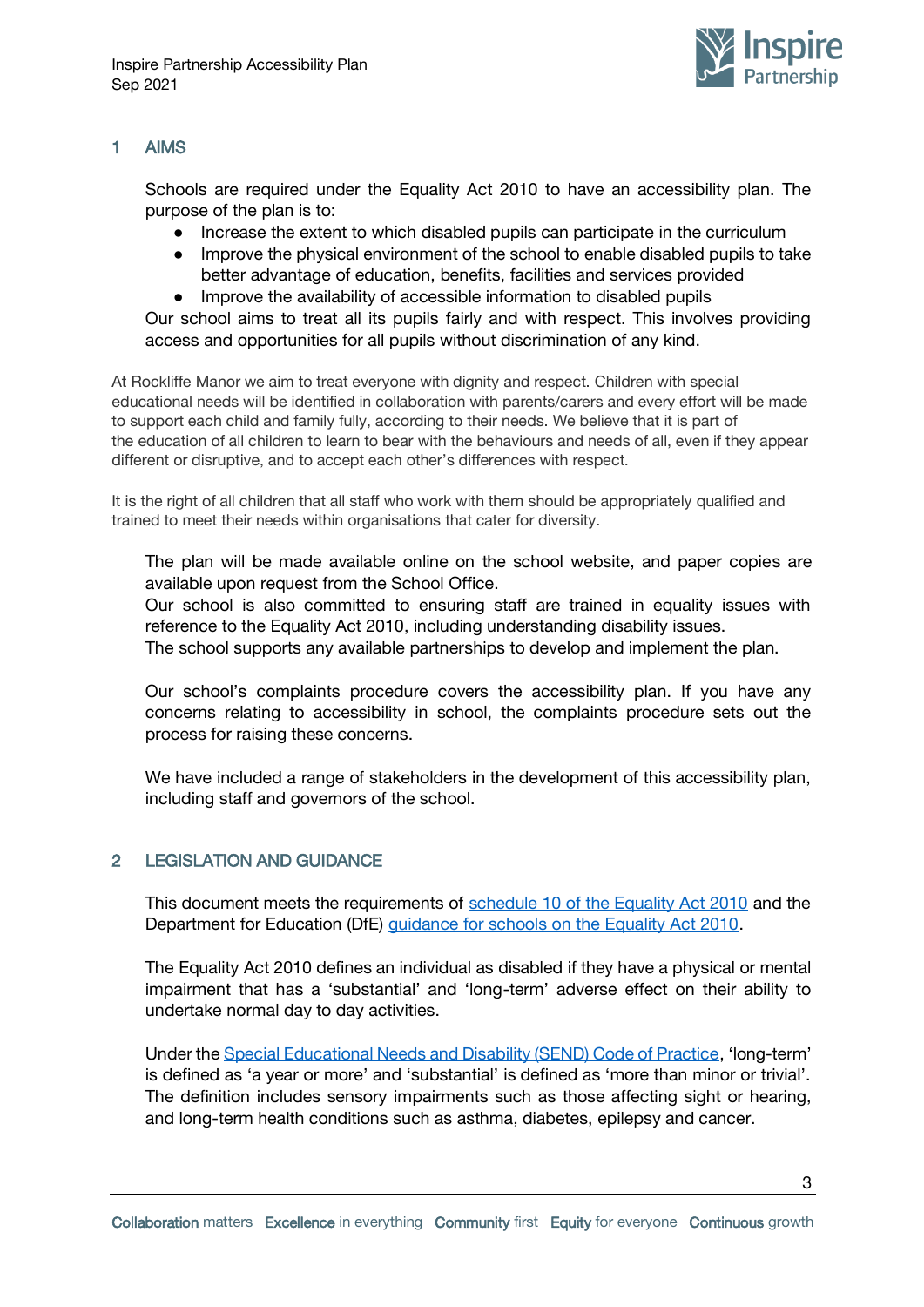

Schools are required to make 'reasonable adjustments' for pupils with disabilities under the Equality Act 2010, to alleviate any substantial disadvantage that a disabled pupil faces in comparison with non-disabled pupils. This can include, for example, the provision of an auxiliary aid or adjustments to premises.

This policy complies with our funding agreement and articles of association.

#### <span id="page-3-0"></span>3 ACTION PLAN

This action plan sets out the aims of our accessibility plan in accordance with the Equality Act 2010.

| Aim | <b>Objectives</b> | <b>Actions to</b><br>be taken | Person<br>responsible | Timeframe | <b>Success</b><br>criteria |
|-----|-------------------|-------------------------------|-----------------------|-----------|----------------------------|
|     |                   |                               |                       |           |                            |

Collaboration matters Excellence in everything Community first Equity for everyone Continuous growth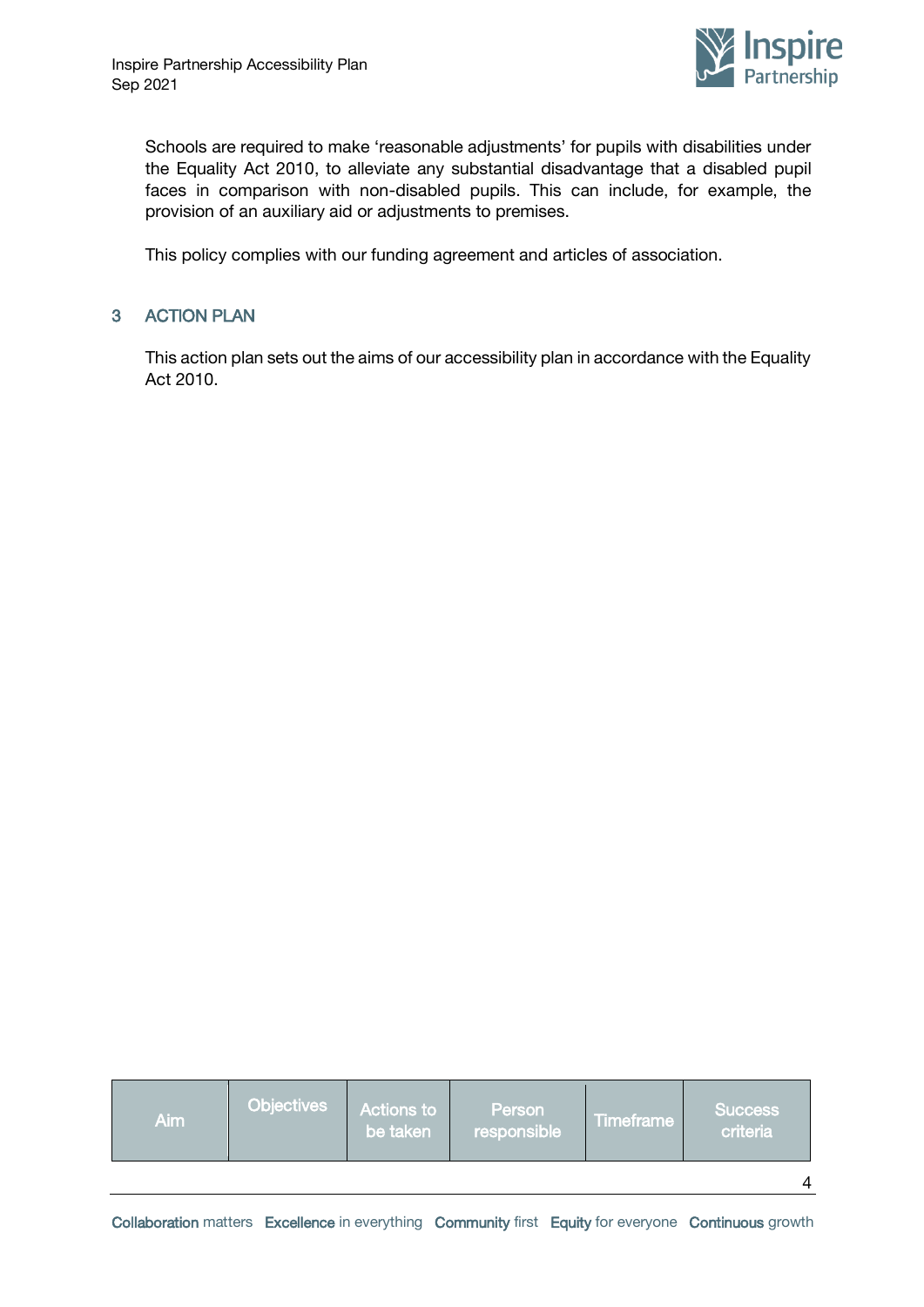

| Increase<br>access to<br>the<br>curriculum<br>for pupils<br>with a<br>disability | Plan<br>personalised<br>learning<br>journeys for<br>pupils with a<br>disability      | Bespoke<br>planning to<br>meet the<br>individual<br>needs and<br>identified<br>targets     | Class<br>Teachers/SEN<br>Co | Autumn<br>Term                         | Pupils with a<br>disability are<br>engaged in<br>their learning<br>and make<br>good<br>progress                                                                                                          |
|----------------------------------------------------------------------------------|--------------------------------------------------------------------------------------|--------------------------------------------------------------------------------------------|-----------------------------|----------------------------------------|----------------------------------------------------------------------------------------------------------------------------------------------------------------------------------------------------------|
|                                                                                  | To increase<br>access to<br>curriculum<br>areas                                      | Provide a<br>ramp<br>or<br>handrail for<br>the<br>stairs<br>the<br>to<br>sensory<br>garden | Site manager                | Autumn<br>Term                         | Pupils with a<br>disability are<br>able to<br>access all<br>curriculum<br>spaces within<br>the school<br>environmen                                                                                      |
|                                                                                  | Increase<br>examples of<br>people with<br>disabilities in<br>curriculum<br>resources |                                                                                            |                             | By the<br>end of the<br>Summer<br>Term | Pupils with a<br>disability can<br>see<br>themselves<br>reflected<br>throughout<br>the curriculum<br>All pupils<br>have a better<br>understandin<br>g of the<br>variety of<br>disabilities<br>pupils can |
|                                                                                  | Training for<br>teachers on<br>differentiating                                       | Review<br>CPD offer<br>for the year<br>and ensure<br>half-termly<br>sessions               | Leadership<br>team/SENCO    | Ongoing                                | experience<br><b>Teachers will</b><br>feel confident                                                                                                                                                     |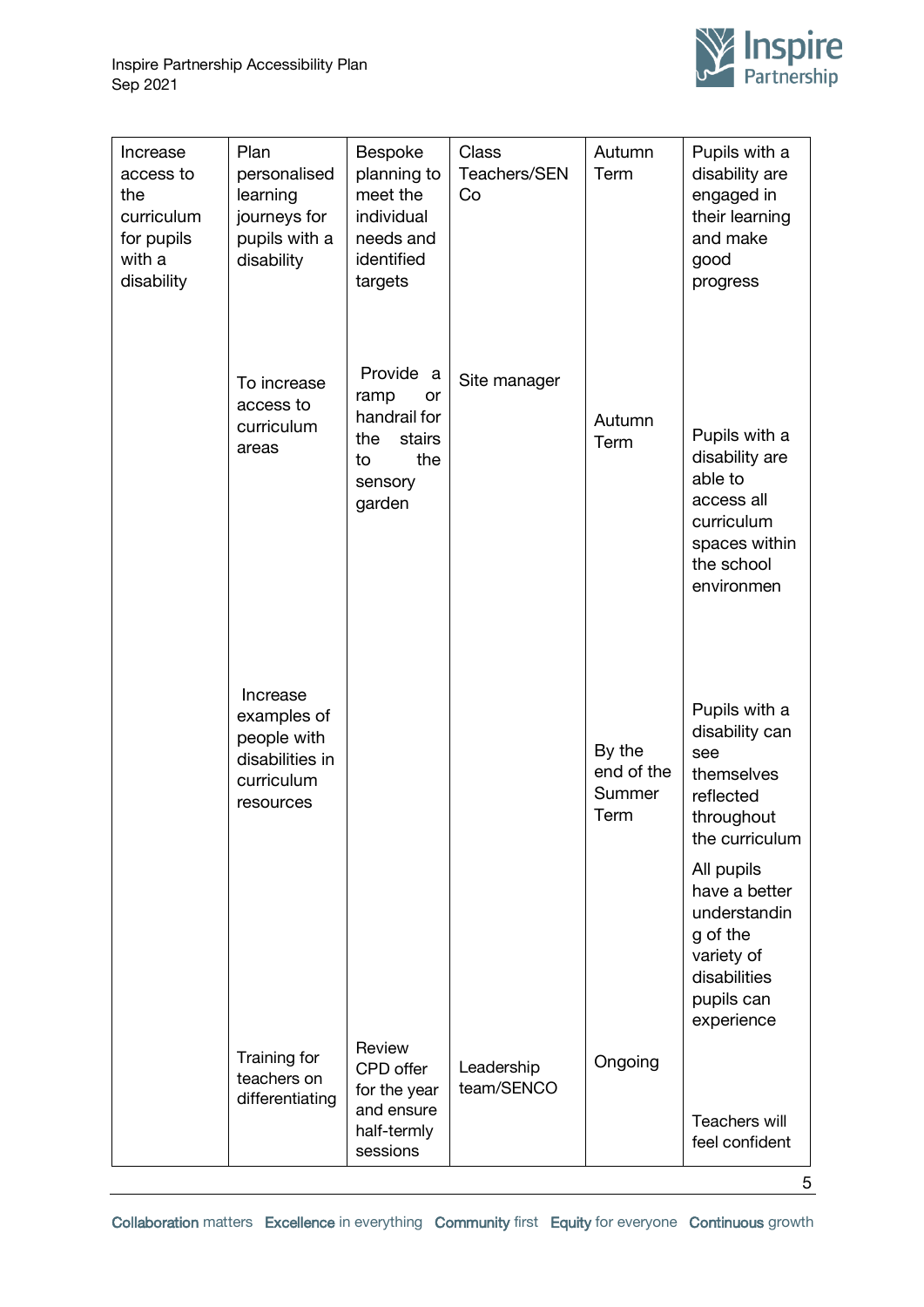

| the<br>curriculum                                                                                                         | are<br>focused on<br>planning<br>for all<br>children<br>including<br>SEN.<br>Appropriat<br>e risk                                                                                                                                   | Class teachers/<br>leadership team | Ongoing | in<br>differentiating<br>the curriculum.<br>Children will<br>have<br>appropriately<br>pitched<br>learning<br>throughout the<br>curriculum. |
|---------------------------------------------------------------------------------------------------------------------------|-------------------------------------------------------------------------------------------------------------------------------------------------------------------------------------------------------------------------------------|------------------------------------|---------|--------------------------------------------------------------------------------------------------------------------------------------------|
| All out of<br>school<br>activities are<br>planned to<br>ensure the<br>participation<br>of the whole<br>range of<br>pupils | assessmen<br>ts are<br>completed<br>in timely<br>manner for<br>any<br>excursions<br>or out of<br>school<br>activities.<br><b>These</b><br>plans will<br>ensure that<br>routes and<br>destination<br>s are<br>accessible<br>for all. |                                    |         | All children will<br>safely access<br>all extra-<br>curricular and<br>out of school<br>activities.                                         |
| Classrooms<br>are optimally<br>organised to<br>promote the<br>participation<br>and<br>independenc<br>e of all pupils      | Audit of<br>classroom<br>spaces<br>Ensure<br>children's<br>needs are<br>accounted<br>for in the<br>classrooms<br>e.g visual<br>needs<br>means<br>children<br>are closer                                                             | Class teachers/<br>leadership team | Ongoing | Children will<br>independently<br>access the<br>learning<br>environment.                                                                   |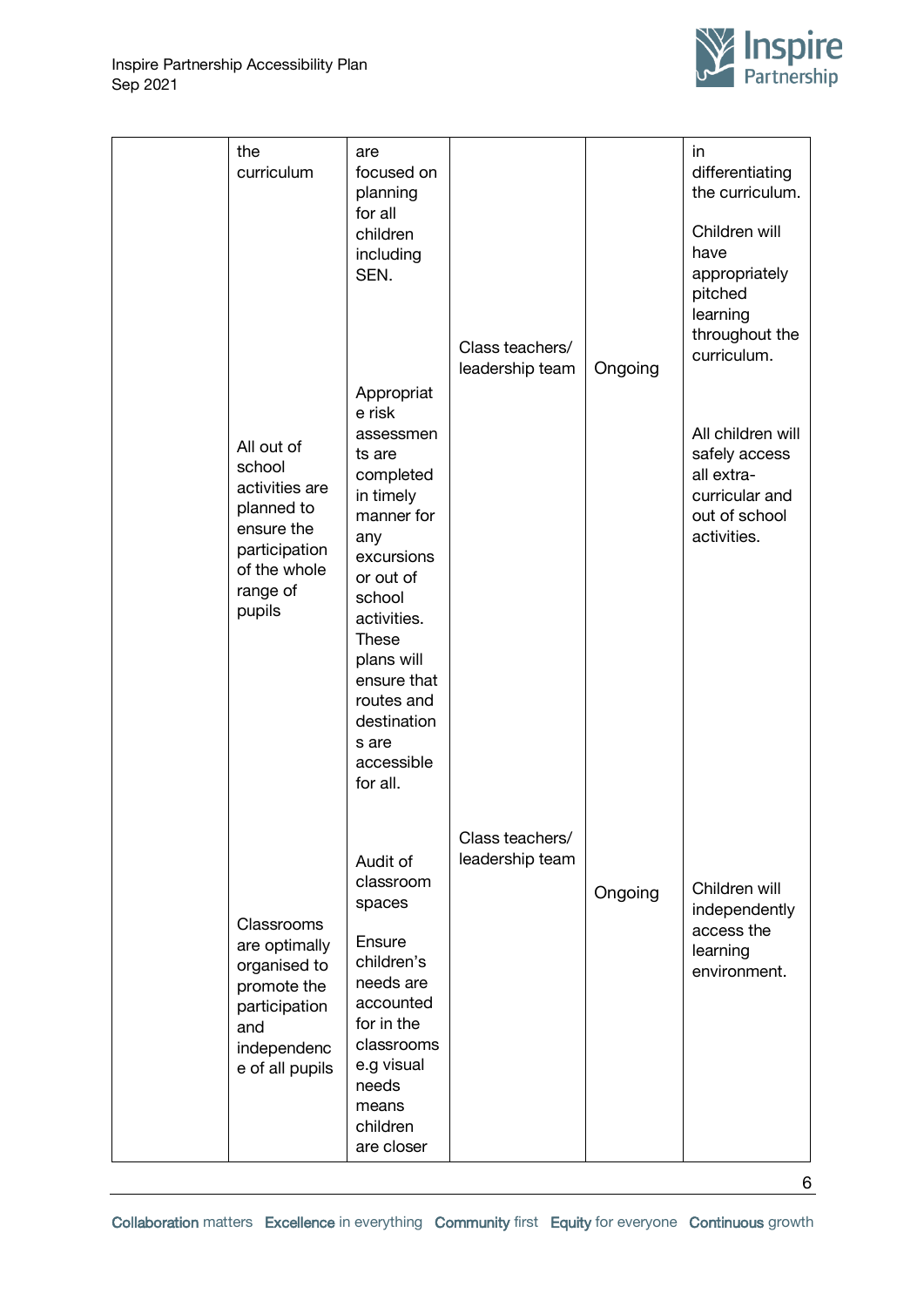

7

|  | to the front<br>$\rm etc$ |  |  |
|--|---------------------------|--|--|
|  |                           |  |  |
|  |                           |  |  |
|  |                           |  |  |
|  |                           |  |  |
|  |                           |  |  |
|  |                           |  |  |
|  |                           |  |  |
|  |                           |  |  |
|  |                           |  |  |
|  |                           |  |  |
|  |                           |  |  |
|  |                           |  |  |
|  |                           |  |  |
|  |                           |  |  |
|  |                           |  |  |
|  |                           |  |  |
|  |                           |  |  |
|  |                           |  |  |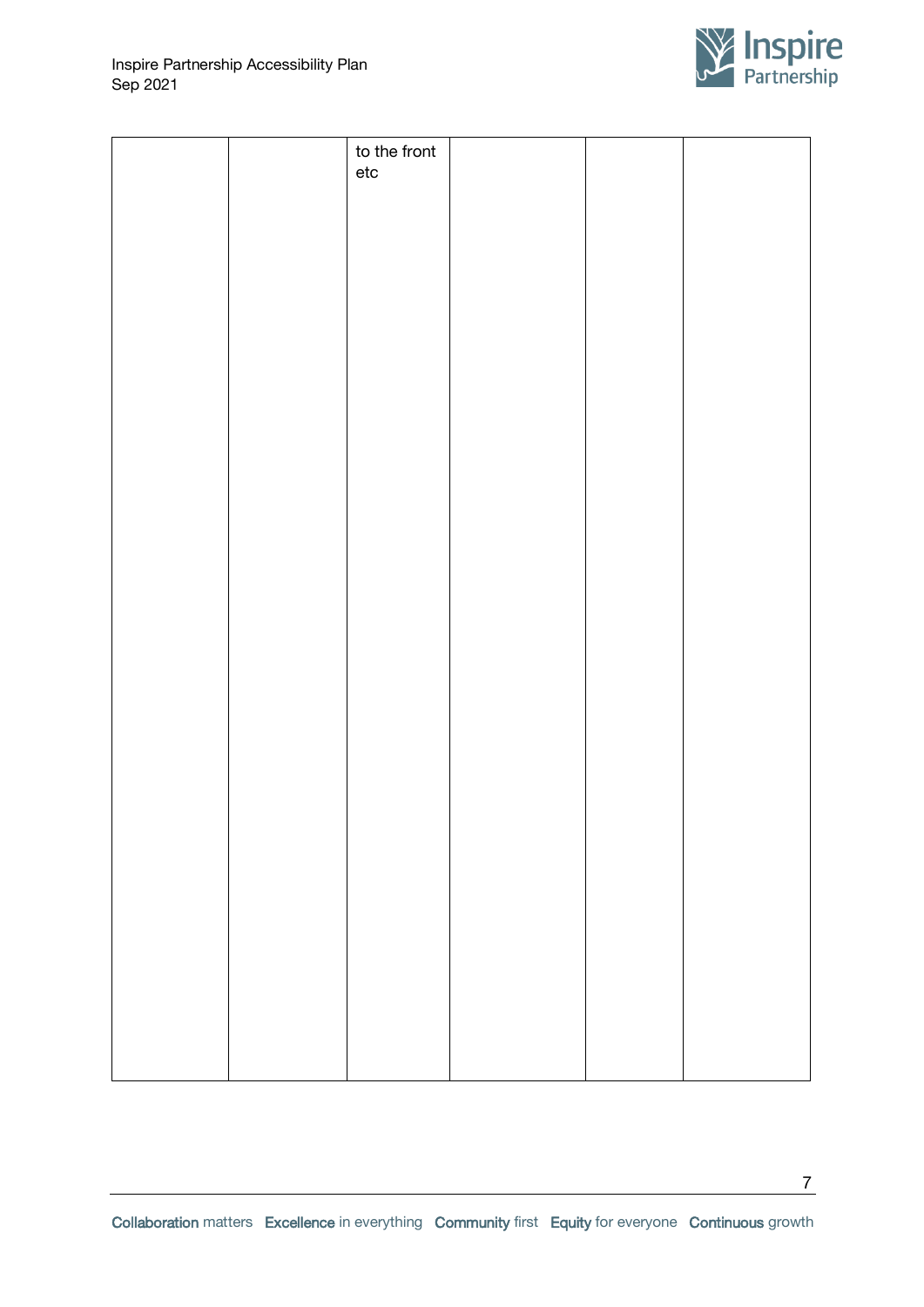

8

| Improve and<br>maintain<br>access to<br>the physical<br>environment | Ensure a<br>soap<br>dispenser<br>is within<br>reach to<br>enable<br>handwashi<br>ng in the<br>Year 1<br>classroom | Class teacher<br>and support<br>staff. | Autumn<br>Term |  |
|---------------------------------------------------------------------|-------------------------------------------------------------------------------------------------------------------|----------------------------------------|----------------|--|
|                                                                     | Bathroom<br>rails to be<br>added in<br>the<br>classroom<br>toilet (left<br>not right)                             | <b>Site</b><br>Manager/SEN<br>Co       | Autumn<br>Term |  |
|                                                                     | Provide a<br>ramp and<br>even<br>surface<br>between<br>the Year 1<br>classroom<br>and<br>outside<br>area          |                                        | Autumn<br>Term |  |
|                                                                     | Adapted<br>blue chair<br>to use at<br>lunchtime                                                                   | SENCo/OT                               | Autumn<br>Term |  |
|                                                                     |                                                                                                                   |                                        | Spring<br>Term |  |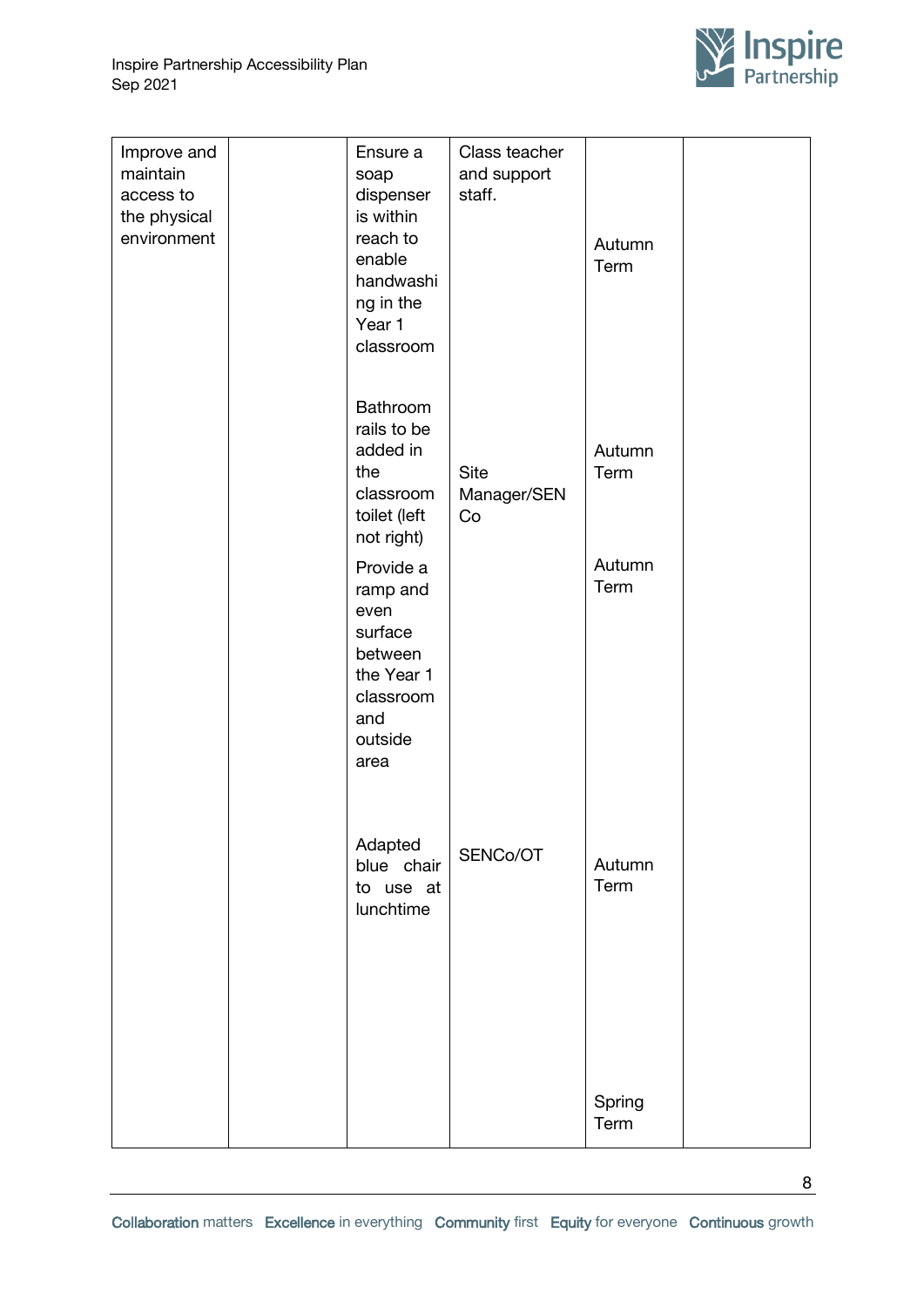

| Improve the<br>delivery of<br>information<br>to pupils<br>with a<br>disability | To audit the<br>amount of<br>internal<br>signage, use<br>of<br>-Large print<br>resources<br>-Braille<br>-Induction<br>loops<br>-Pictorial or<br>symbolic<br>representatio<br>ns | Audit<br>internal<br>signage                                                                                                                                                    | <b>SENCo</b><br><b>SENCO</b> | Autumn<br>Term | Our school<br>uses a range<br>of<br>communicatio<br>n methods to<br>ensure<br>information is<br>accessible.                                                               |
|--------------------------------------------------------------------------------|---------------------------------------------------------------------------------------------------------------------------------------------------------------------------------|---------------------------------------------------------------------------------------------------------------------------------------------------------------------------------|------------------------------|----------------|---------------------------------------------------------------------------------------------------------------------------------------------------------------------------|
|                                                                                | Availability of<br>written<br>material in<br>alternative<br>formats                                                                                                             | The school<br>will ensure<br>it is aware<br>of the<br>services<br>available<br>through<br>the LA for<br>converting<br>written<br>informatio<br>n into<br>alternative<br>formats | Leadership<br>team           | Ongoing        | The school<br>will be able to<br>provide<br>written<br>information in<br>different<br>formats when<br>required for<br>individual<br>purposes<br>All school<br>information |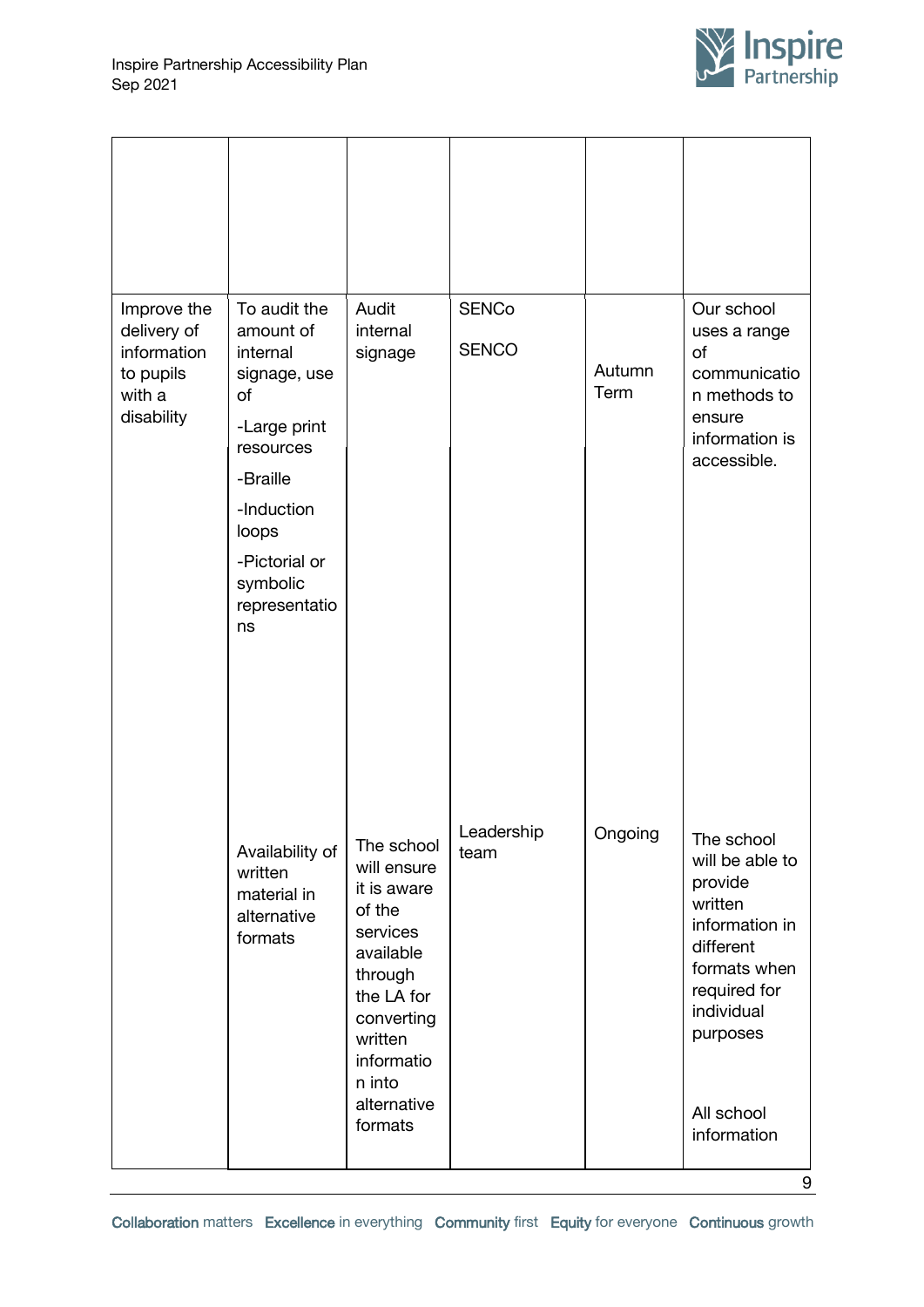

|  | Make<br>available<br>school<br>prospectus,<br>newsletters<br>and other<br>information<br>for parents in<br>alternative<br>formats           | Review all<br>current<br>school<br>publication<br>s and<br>promote<br>the<br>availability<br>in different<br>formats for<br>those that<br>require it | Leadership<br>team/ELT | Ongoing | available for<br>all.<br>Awareness of<br>target group<br>will be raised<br>and all staff<br>will be<br>confident in<br>discussing<br>varied<br>communicatio<br>n systems. |
|--|---------------------------------------------------------------------------------------------------------------------------------------------|------------------------------------------------------------------------------------------------------------------------------------------------------|------------------------|---------|---------------------------------------------------------------------------------------------------------------------------------------------------------------------------|
|  | Raise the<br>awareness<br>of adults<br>working at<br>and for the<br>school on<br>the<br>importance<br>of good<br>communicati<br>ons systems | Arrange<br>training<br>courses.                                                                                                                      |                        | Ongoing | All staff will<br>confidently<br>use a range of<br>communicatio<br>n systems to<br>support<br>children with<br>varying<br>needs.                                          |

### <span id="page-9-0"></span>4 MONITORING ARRANGEMENTS

This document will be reviewed every 3 years, but may be reviewed and updated more frequently if necessary.

It will be approved by the Trust Leader (CEO).

## <span id="page-9-1"></span>6 LINKS WITH OTHER POLICIES

This accessibility plan is linked to the following policies and documents:

- Risk assessment policy
- Health and safety policy
- Equality information and objectives (public sector equality duty) statement for publication